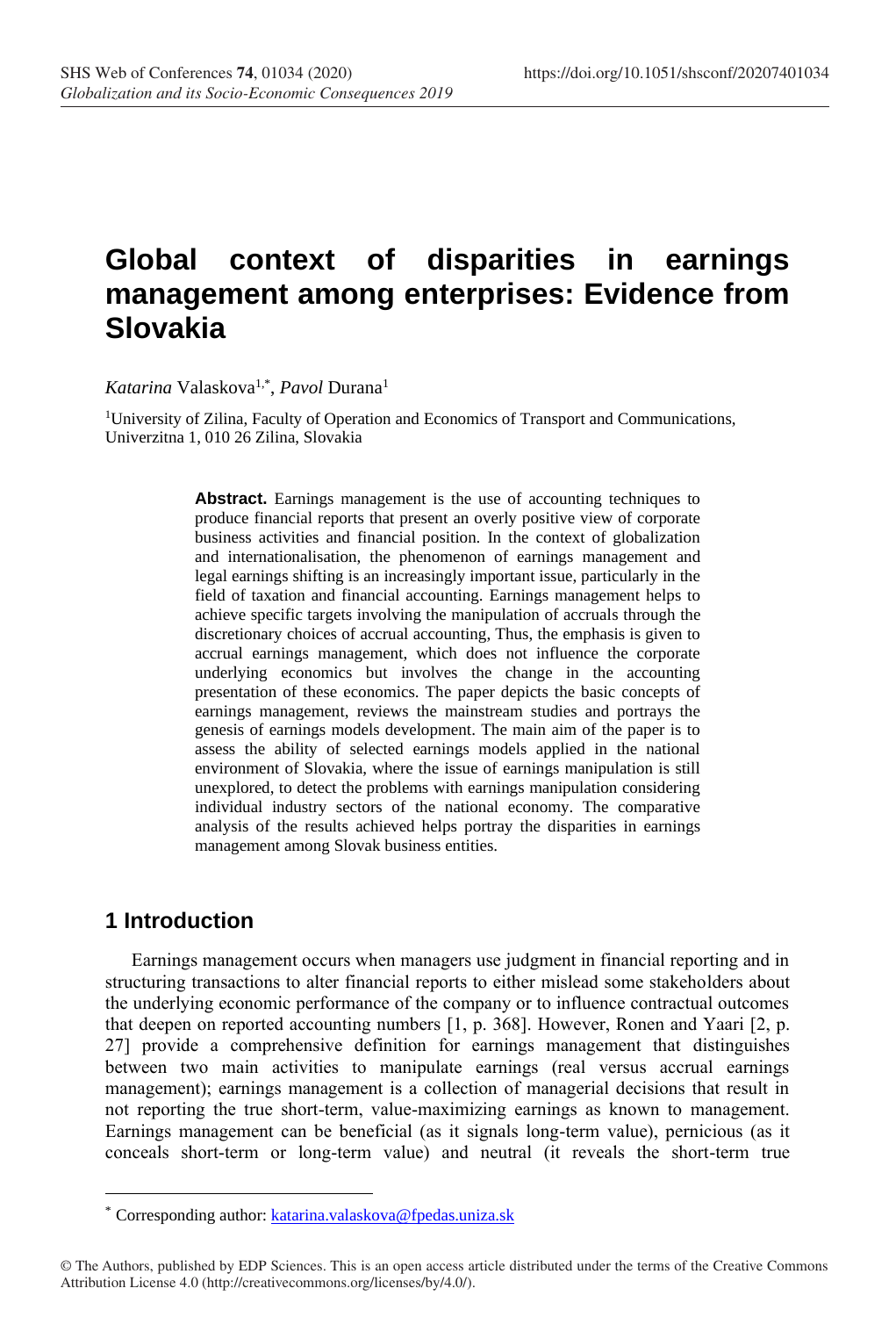performance). The managed earnings result from taking production or investment actions before earnings are realized or making accounting choices that affect the earnings numbers and their interpretation after the true earnings are realized [3].

The accounting field and the research on accounting have been marked by a few milestones, which have had a significant effect on the knowledge and understanding of earnings management. On the theoretical front, the game theory was introduced in the accounting system, described in the studies of Lambert [4], Dye [5], Sankar [6], Arya, Glover and Sunder [7]. As stated by Ronen and Yaari [2], researchers need to understand what to expect of normal accruals to identify managed accruals. The empirical research on earnings management has been marked by a few events that have had a great impact on our knowledge of earnings management [8-15]. Some other studies focus mainly on the theoretical aspect of earnings management, studies such as Healey and Wahlen [1], Dechow and Skinner [16] or Rath and Sun [17]. Latest researches cover the impact of investors´ expectations on earnings management [18-20] and policy uncertainty [21-23], the role of multinational corporations [24, 25] and changes in earnings quality [26, 27]. As a result, the concept of earning management is still topical and of interest in financial and accounting literature and this subject assures the importance of this topic among researchers.

The main aim of the paper is to assess the ability of selected earnings models applied in the national environment of Slovakia, where the issue of earnings manipulation is still unexplored, to detect the problems with earnings manipulation considering individual industry sectors of the national economy. In the paper, we mostly focus on the identification of the discretionary accruals based on the relation between total accruals and hypothesized explanatory factors. We use the models, which are based on the determination of total accruals (TA) and changes in total accruals. The purpose of the paper is to apply several models used to detect the earnings manipulation, based on the linear regression analysis. Among different models, we confirmed in the empirical research, that the Jones modified model might offer reliable results in estimating the non-discretionary accrual (NDA) for Slovak enterprises; the results indicate that companies do manipulate earnings, however, the direction of manipulation is different across the economic areas.

The paper is divided into three main sections. The Methodology specifies the methodological steps of empirical research. The Results section describes the findings and depicts the model which is the most relevant to be used in conditions of the Slovak business environment and portrays the differences in earnings management among the individual industrial and economic areas considering the manipulation with earnings, direction and magnitude. The motives of the manipulation are summarized in the Discussion.

# **2 Methodology**

The existing earnings management models are applied in the conditions of the Slovak enterprises. We used the Amadeus database supplied by Bureau van Dijk to get the information about the companies in the period of 2014 to 2017. To get relevant results, we determine the limit criteria for the basic accounting variables: the value of total assets is minimum 3,000,000 EUR; the value of total sales minimum 2,000,000 EUR and the value of net income (profit or loss for a period) is at least 100,000 EUR. We got the final sample of 1300 enterprises, however, some of the companies have incomplete or non-available financial data and we also considered the outlying values; thus the final sample consists of 1240 Slovak enterprises.

Ten globally recognized models measuring the earnings management (Table 1), based on the calculation of total accrual (TA), are used to analyse the manipulation with earnings.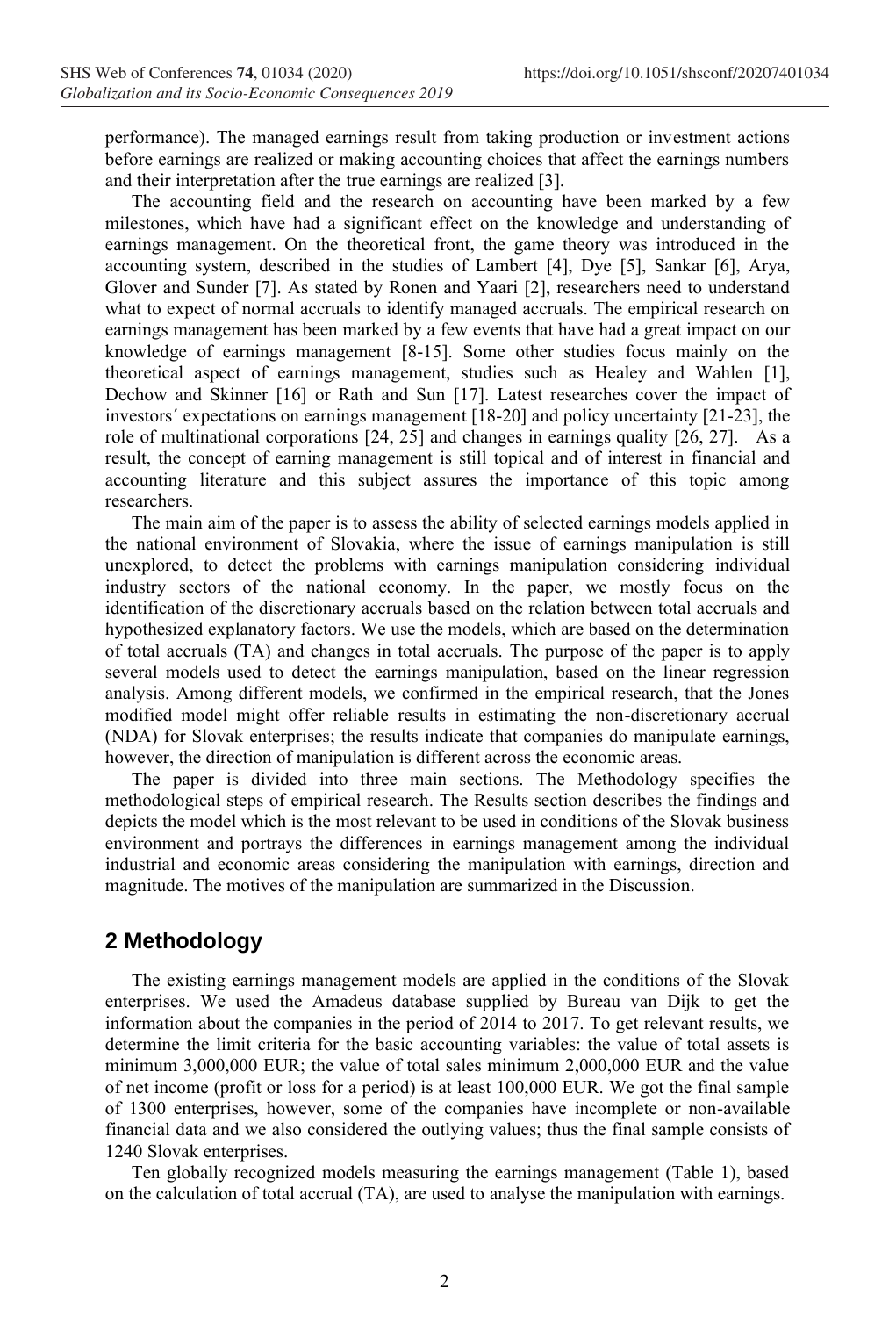|       |                   | $TA_{it} = \Delta REC_{it} + \Delta INV_{it} - \Delta PAY_{it} - DEP_{it}$ | (1) |
|-------|-------------------|----------------------------------------------------------------------------|-----|
| where | $\Delta REC_{it}$ | annual change in receivables accounts                                      |     |
|       | $\Delta INV_{it}$ | annual change in inventories                                               |     |
|       | $\Delta PAY_{it}$ | annual change in payable accounts                                          |     |
|       | $DEP_{it}$        | depreciation                                                               |     |

Almost all models are scaled by  $A_{it-1}$  (total lagged assets), which is used as a deflator to avoid problems with heteroscedasticity.

| <b>Models</b> | <b>Equations</b>                                                                                                                                                                                                                                                                                                                                                                                                                                         |
|---------------|----------------------------------------------------------------------------------------------------------------------------------------------------------------------------------------------------------------------------------------------------------------------------------------------------------------------------------------------------------------------------------------------------------------------------------------------------------|
| Jones         | $\frac{PPE_{it}}{\cdot} + \varepsilon_{it}$                                                                                                                                                                                                                                                                                                                                                                                                              |
|               |                                                                                                                                                                                                                                                                                                                                                                                                                                                          |
| Mod. Jones    |                                                                                                                                                                                                                                                                                                                                                                                                                                                          |
|               |                                                                                                                                                                                                                                                                                                                                                                                                                                                          |
| Industry      | $\frac{NDA_{it}}{A_{it-1}} = \frac{TA_{it}}{A_{it-1}} = \alpha_0 \frac{1}{A_{it-1}} + \alpha_1 \frac{\Delta REV_{it}}{A_{it-1}} + \alpha_2 \frac{PPE_{it}}{A_{it-1}} + \varepsilon_{it}$<br>$\frac{NDA_{it}}{A_{it-1}} = \frac{TA_{it}}{A_{it-1}} = \alpha_0 \frac{1}{A_{it-1}} + \alpha_1 \frac{\Delta REV_{it} - \Delta REC_{it}}{A_{it-1}} + \alpha_2 \frac{PPE_{it}}{A_{it-1}} + \varepsilon_{it}$<br>$NDA_t = \gamma_1 + \gamma_2 \text{ .$         |
| based         |                                                                                                                                                                                                                                                                                                                                                                                                                                                          |
| Jeter &       | $\frac{\textit{CFO}_{it}}{\cdot \cdot} + \varepsilon_{it}$                                                                                                                                                                                                                                                                                                                                                                                               |
| Shivakumar    |                                                                                                                                                                                                                                                                                                                                                                                                                                                          |
| Kasznik       |                                                                                                                                                                                                                                                                                                                                                                                                                                                          |
|               |                                                                                                                                                                                                                                                                                                                                                                                                                                                          |
| Key           |                                                                                                                                                                                                                                                                                                                                                                                                                                                          |
|               |                                                                                                                                                                                                                                                                                                                                                                                                                                                          |
| Teoh, Welch   |                                                                                                                                                                                                                                                                                                                                                                                                                                                          |
| & Wong        |                                                                                                                                                                                                                                                                                                                                                                                                                                                          |
| Kothari       | $\begin{aligned} &\frac{TA_{it}}{A_{it-1}} = \alpha_0 \frac{1}{A_{it-1}} + \alpha_1 \frac{\Delta REV_{it}}{A_{it-1}} + \alpha_2 \frac{PPE_{it}}{A_{it-1}} + \alpha_3 \frac{CFO_{it}}{A_{it-1}} + \varepsilon_{it} \\ &\frac{NDA_{it}}{A_{it-1}} = \frac{TA_{it}}{A_{it-1}} = \alpha_0 \frac{1}{A_{it-1}} + \alpha_1 \frac{\Delta REV_{it}}{A_{it-1}} + \alpha_2 \frac{PPE_{it}}{A_{it-1}} + \alpha_3 \frac{\Delta CFO_{it}}{A_{it-1}} + \varepsilon_{it$ |
|               |                                                                                                                                                                                                                                                                                                                                                                                                                                                          |
| McNichols     | $\Delta WC_t = b_0 + b_1$ $CFO_{t-1} + b_2$ $CFO_t + b_3$ . $CFO_{t+1} + b_4\Delta sales + b_5$ . $PPE + \varepsilon_{i,t}$                                                                                                                                                                                                                                                                                                                              |
| Dechow &      | $\Delta WC_{i,t} = \beta_0 + \beta_1 CFO_{i,t-1} + \beta_2 CFO_{i,t} + \beta_3 CFO_{i,t+1} + \varepsilon_{i,t}$                                                                                                                                                                                                                                                                                                                                          |
| Dichev        |                                                                                                                                                                                                                                                                                                                                                                                                                                                          |
| variables     | $TA_{it}$<br>total accrual in the year t                                                                                                                                                                                                                                                                                                                                                                                                                 |
|               | $A_{it-1}$<br>total assets in the year t-1                                                                                                                                                                                                                                                                                                                                                                                                               |
|               |                                                                                                                                                                                                                                                                                                                                                                                                                                                          |
|               | $\triangle REV_{it}$<br>annual change in the value of revenues in the year t                                                                                                                                                                                                                                                                                                                                                                             |
|               | $\triangle REC_{it}$<br>annual change in the value of receivables in the year t                                                                                                                                                                                                                                                                                                                                                                          |
|               | $PPE_{it}$<br>long-term tangible assets in the year t                                                                                                                                                                                                                                                                                                                                                                                                    |
|               | $CFO_{it}$<br>operating cash flow in the year t                                                                                                                                                                                                                                                                                                                                                                                                          |
|               | $CFO_{it-1}$<br>operating cash flow in the year t-1                                                                                                                                                                                                                                                                                                                                                                                                      |
|               | $\mathcal{CFO}_{\mathrm{it}+1}$<br>operating cash flow in the year $t+1$                                                                                                                                                                                                                                                                                                                                                                                 |
|               | <i>median</i> $(TA_t)$ median value of total accruals in a specific industry                                                                                                                                                                                                                                                                                                                                                                             |
|               | $IA_{it}$<br>long-term intangible assets in the year t                                                                                                                                                                                                                                                                                                                                                                                                   |
|               | $\Delta SALE_{it}$<br>annual change in the value of revenues in the year t                                                                                                                                                                                                                                                                                                                                                                               |
|               | $ROA_{it-1}$<br>return on assets in the year t-1                                                                                                                                                                                                                                                                                                                                                                                                         |
|               | $\Delta W C t$<br>annual change in the value of working capital in the year t                                                                                                                                                                                                                                                                                                                                                                            |
|               | $\varepsilon$ <sub>it</sub>                                                                                                                                                                                                                                                                                                                                                                                                                              |
|               | prediction error                                                                                                                                                                                                                                                                                                                                                                                                                                         |

**Table 1.** Description of analysed models measuring earnings management.

Choosing the best model to detect earnings management in the country is followed by the estimation of discretionary accruals, using the coefficients of the calculated regression equation, for every enterprise in the dataset and each year. Then we can claim if the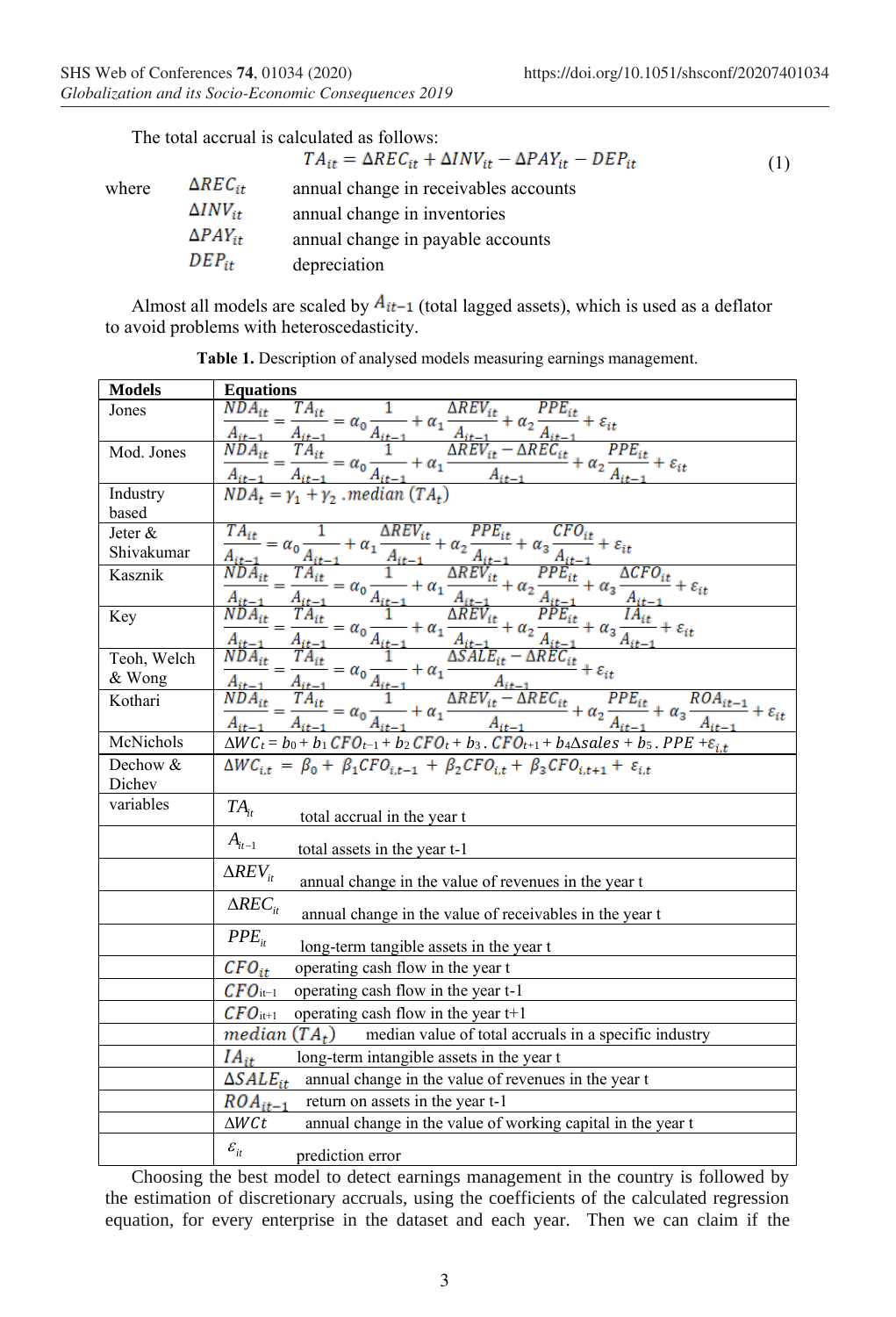enterprises manipulate earnings or not and identify the trend (upward or downward manipulation). The classification of the total dataset according to the NACE allows analysing the sign, magnitude and dimension of manipulation with earnings in individual economic sectors.

# **3 Results**

To determine which model is the most appropriate to detect the earnings management in each country, we have to judge the assessing criteria- adjusted R squared, predicted sign of variables, standard deviation of the variables and significance level of the model and its variables. The adjusted R-squared compares the descriptive power of regression models, thus, we may compare the results over time and tendencies among models. The higher the value of adjusted R squared, the better the explaining ability of the model. The predicted sign of variables compares the expectations of the development of the variables with their real values. The match in signs indicates better explanation ability of the model variable and thus more accurate detection of earnings management. Standards deviation is a measure that is used to quantify the amount of dispersion of a set of data value and assesses the effectiveness of the model. Low values of standard deviation demonstrate that the data are very close to the mean value and thus the model is better to explain the issue of earnings manipulation. Considering the significance level of the model and its variables, the truthfulness of results is evaluated. If the model itself or its variables are not statistically significant at the given significance level (we consider 5%), then this model (variable) does not explain the manipulation with earnings sufficiently.

Table 2 depicts the fulfilment of the assessing criteria for each earnings management model. The model, which meets the requirements in each criterion, is considered the most appropriate. The analysis reveals that the Jones modified model offers the most reliable results in estimating the non-discretionary accrual (NDA) for Slovak enterprises.

| <b>EM</b> model    | adjusted                  | predicted | standard  | significance |             | n. of met |
|--------------------|---------------------------|-----------|-----------|--------------|-------------|-----------|
|                    | R square                  | sign      | deviation | model        | variable    | criteria  |
| Jones              | ×                         |           |           |              |             |           |
| Jones modified     |                           |           |           |              |             |           |
| Industrial-based   | ×                         | ×         |           |              |             | 3         |
| Jeter & Shivakumar | $\boldsymbol{\mathsf{x}}$ | ×         | ×         |              | ×           |           |
| Kasznik            | ×                         | ×         | ×         |              |             |           |
| Key                |                           |           | ×         |              |             |           |
| Teoh, Welch & Wong | ×                         | ×         |           | ×            | ×           |           |
| Kothari            |                           |           | ×         |              | $\mathbf x$ | 3         |
| McNichols          | ×                         | ×         | ×         |              | ×           |           |
| Dechow & Dichev    | ×                         | ×         | ×         | ×            | ×           |           |

**Table 2.** Assessment of earnings management models.

The Jones modified model was used to calculate discretionary accruals (DA) for each company using the values of the coefficients of variables from the regression analysis. To reveal the manipulation with earnings, we generate the hypothetical sample of companies that do not manage earnings (discretionary accruals are close to zero). Comparing the results of the calculated discretionary accrual (which is either positive or negative but not zero) clarifies the existence of differences indicating that the Slovak companies manipulate earnings. The direction of manipulation, the magnitude of earnings management and its dimension are portrayed in Table 3.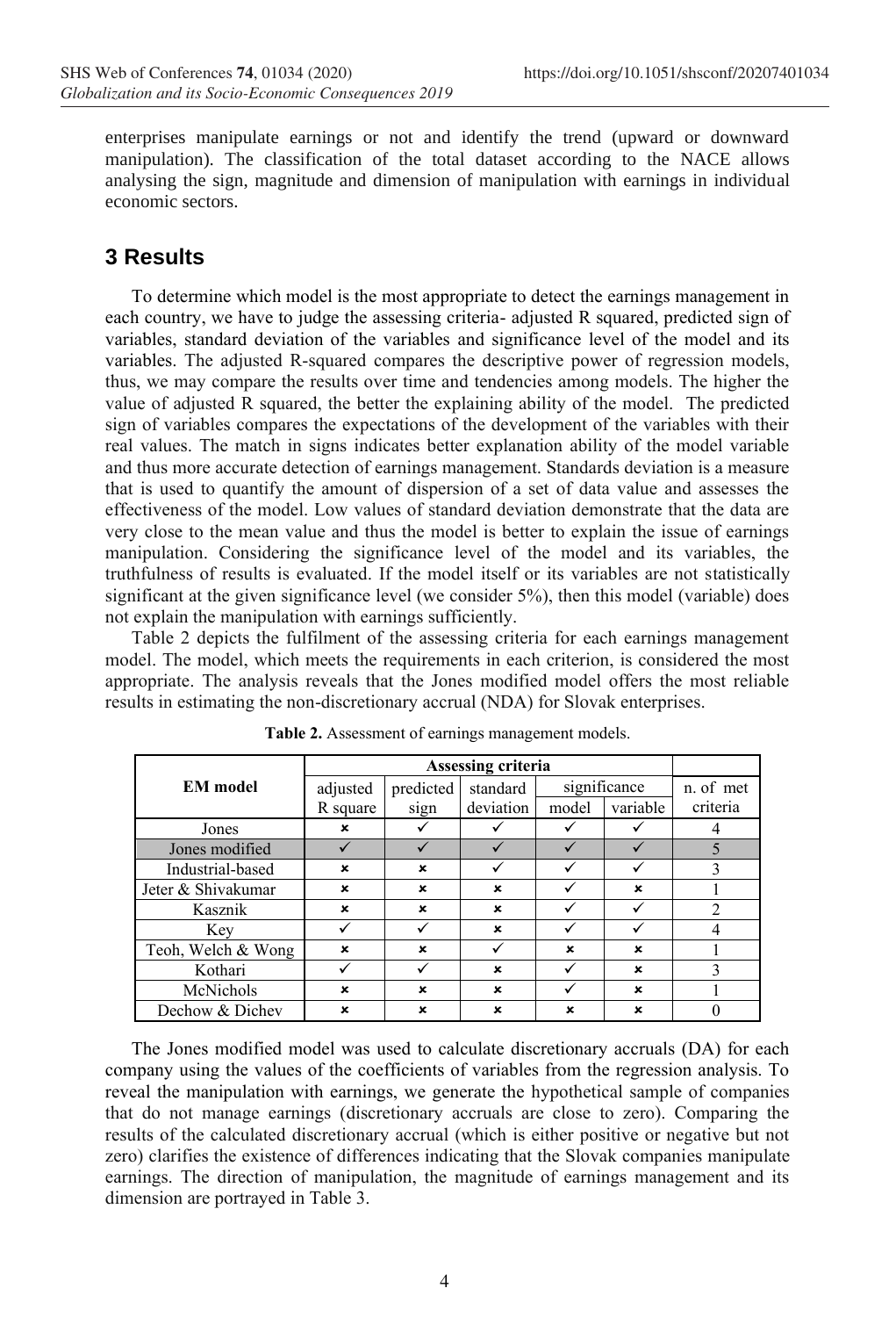| Year                                   | 2017       | 2016      | 2015      |           |
|----------------------------------------|------------|-----------|-----------|-----------|
| Enterprises with $+ DA$                | 681        | 770       | 741       |           |
| Enterprises with: - DA                 | 559        | 470       | 499       |           |
| Mean DA                                | $-0.00274$ | 0.01653   | 0.01606   |           |
| Standard deviation DA                  | 0.15808    | 0.19555   | 0.17268   |           |
| Median DA                              | 0.01060    | 0.02760   | 0.02504   |           |
|                                        |            |           |           | Average   |
| % of enterprises with $+\overline{DA}$ | 54.92 %    | 62.10%    | 59.76 %   | 58.92 %   |
| % of enterprises with - DA             | 45.08%     | 37.90 %   | 40.24%    | 41.08%    |
| Mean value of - DA                     | 0.1091     | 0.1140    | 0.1209    | 0.1147    |
| Mean value of $+DA$                    | 0.0846     | 0.0962    | 0.1083    | 0.0963    |
| Difference of mean $+$ and $-$         |            |           |           |           |
| DA                                     | $-0.0245$  | $-0.0178$ | $-0.0126$ | $-0.0183$ |
| Dimension of + DA                      | 0.0464     | 0.0597    | 0.0647    | 0.0570    |
| Dimension of - DA                      | 0.0492     | 0.0432    | 0.0486    | 0.0470    |

**Table 3**. Direction, magnitude and dimension of earnings manipulation.

The mean value of discretionary accruals in individual years changes slightly. The positive values were achieved in 2016 and 2015 indicating that companies manage earnings upwards, in 2017 the downward manipulation was detected as the mean value is negative. Relative high values of the standard deviation of discretionary accruals present high dispersion of accruals and relevant differences among enterprises within the country. In all years, the percentage of positive discretionary accrual exceeds the percentage of negative discretionary accruals- the enterprises in both countries manage earnings upwards. The magnitude of earnings management is calculating using the means of absolute values of positive and negative discretionary accruals. The absolute values of the negative discretionary accruals (average value of 0.1147) are higher than the absolute values of positive discretionary accruals (0.0963) which means that the downward manipulation is more significant than the upward manipulation. The results reveal that Slovak enterprises tend to manipulate earnings upward, however, the downward manipulation is much more extensive. The dimension of the earnings manipulation is calculated as a multiplication of the absolute values of means of positive (negative) discretionary accruals by the percentage of the cases with positive (negative) discretionary accruals. Comparing the average values, the positive discretionary accrual  $(0.057)$  exceeds the negative one  $(0.047)$  showing that the dimension of manipulation by increasing earnings is more considerable than the manipulation by decreasing earnings. However, the purpose of the paper is to detect the problems with earnings manipulation considering individual industry and economy sectors of the national economy (using NACE classification\*).

Table 4 portrays the three-years-average value of monitored discretionary accruals measures.

<sup>\*</sup> †A - Agriculture, forestry and fisheries; B - Mining and quarrying; C - Industrial Production; D - Supply of electricity, gas, steam and cold air; E – Water supply, sewerage, waste management and remediation activities; F – Construction; G - Wholesale and retail; repair of motor vehicles and motorcycles; H - Transportation and storage; I - Accommodation and catering services; J - Information and communication; K - Financial and insurance activities; L – Real estate activities; M – Professional, scientific and technical activities; N - Administrative and supporting activities; Q - Health and social work;,  $R - Arts$ , entertainment and recreation;,  $S - Other$  service activities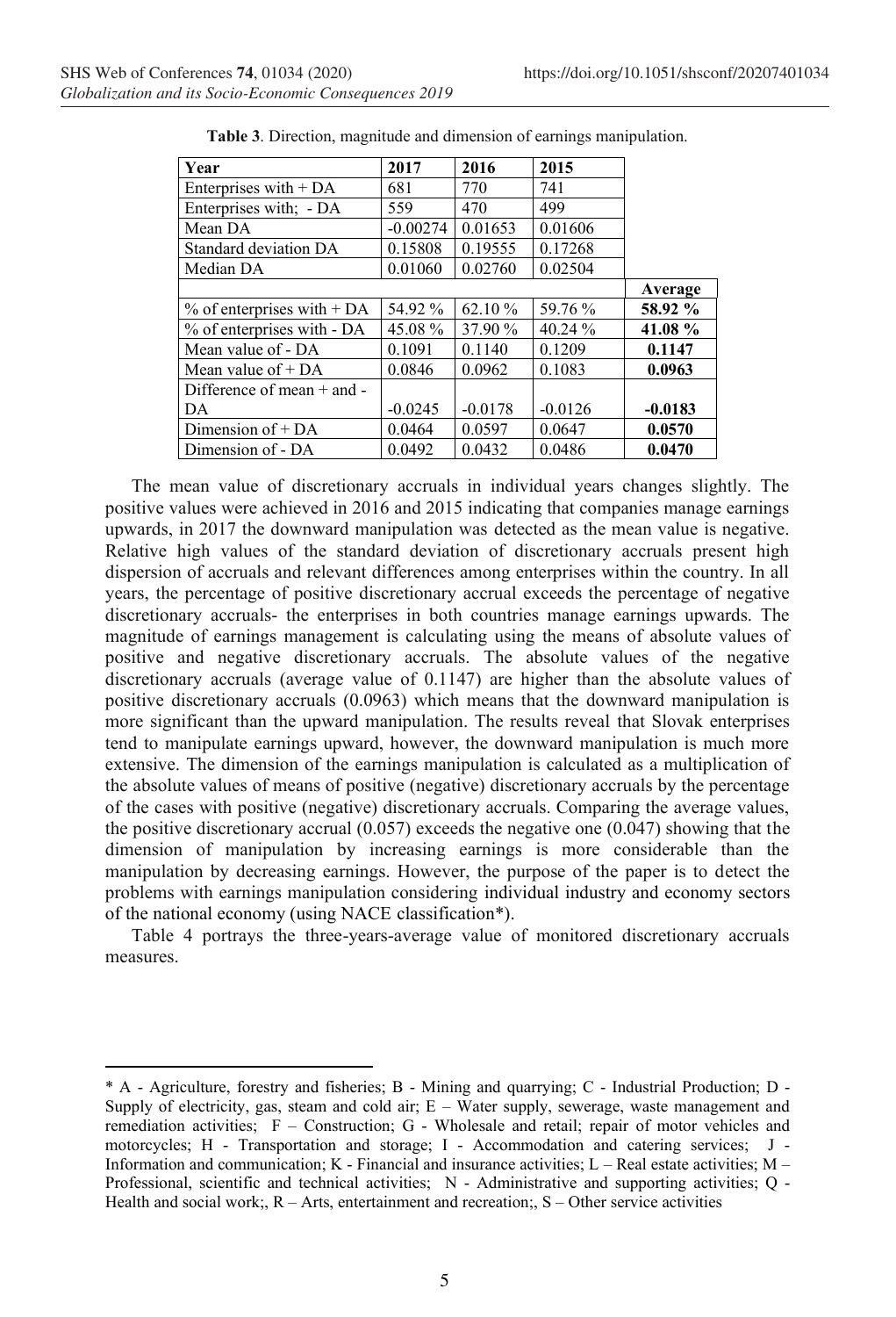| <b>NACEcode</b> | No. | $\frac{0}{0}$ | $\frac{6}{6}$ | Mean   | Mean   | Mean      | Dim.   | Dim.   |
|-----------------|-----|---------------|---------------|--------|--------|-----------|--------|--------|
|                 |     | $+DA$         | -DA           | -DA    | $+DA$  | diff.     | $+DA$  | -DA    |
| A               | 46  | 57.25         | 42.75         | 0.0848 | 0.0743 | $-0.0105$ | 0.0426 | 0.0357 |
| B               | 10  | 70.37         | 33.33         | 0.0766 | 0.0889 | 0.0124    | 0.0575 | 0.0262 |
| $\mathbf C$     | 426 | 59.78         | 40.22         | 0.1087 | 0.088  | $-0.0199$ | 0.0529 | 0.0430 |
| D               | 43  | 52.71         | 34.88         | 0.1334 | 0.0886 | $-0.0448$ | 0.0453 | 0.0481 |
| E               | 13  | 51.28         | 48.72         | 0.0640 | 0.1094 | 0.0454    | 0.0569 | 0.0313 |
| F               | 53  | 54.09         | 45.91         | 0.1405 | 0.1447 | 0.0042    | 0.0796 | 0.0616 |
| G               | 340 | 62.94         | 37.06         | 0.1048 | 0.0884 | $-0.0163$ | 0.0559 | 0.0385 |
| H               | 68  | 44.61         | 55.93         | 0.0942 | 0.0809 | $-0.0133$ | 0.0378 | 0.0521 |
| I               | 8   | 70.83         | 29.17         | 0.0728 | 0.1254 | 0.0526    | 0.0858 | 0.0227 |
| $\bf J$         | 44  | 43.93         | 56.06         | 0.1425 | 0.1237 | $-0.0188$ | 0.0544 | 0.0804 |
| K               | 16  | 41.67         | 58.33         | 0.1015 | 0.1170 | 0.0154    | 0.0538 | 0.0632 |
| L               | 34  | 78.43         | 21.57         | 0.2002 | 0.1464 | $-0.0538$ | 0.1141 | 0.0535 |
| M               | 50  | 54.67         | 45.33         | 0.1243 | 0.1065 | $-0.0178$ | 0.0589 | 0.0566 |
| N               | 38  | 46.94         | 53.51         | 0.1507 | 0.1599 | 0.0092    | 0.0741 | 0.0806 |
| Q               | 29  | 67.82         | 32.18         | 0.1879 | 0.0869 | $-0.1010$ | 0.0599 | 0.0596 |
| R               | 21  | 52.38         | 47.62         | 0.1494 | 0.1160 | $-0.0334$ | 0.0625 | 0.0742 |
| $\mathbf S$     | 1   | 33.33         | 66.67         | 0.0186 | 0.0406 | 0.0011    | 0.0135 | 0.0124 |

**Table 4.** Detection of earnings management according to NACE classification.

The manipulation with earnings has slightly different results when considering individual categories of NACE classification. In almost sectors of the economy, the percentage of positive discretionary accrual exceeds the percentage of negative discretionary accrual indicating that the upward manipulation is more typical for Slovak Enterprises.

### **4 Discussion**

Considering the analysis and calculation of discretionary accruals and a level of earnings manipulation, several groups of enterprises might be formed.

1. Enterprises, which manipulate earnings upwards, having the absolute values of the negative discretionary accruals higher than the absolute values of the positive discretionary accruals (measuring the magnitude - downward manipulation is more considerable than the upward one); the dimension of manipulation by increasing earnings is more significant. This technique of earnings management is typical of companies operating in Agriculture, forestry and fisheries; industrial production; wholesale and retail; real estate activities; professional, scientific and technical activities, health and social work and in the sector of arts, entertainment and recreation (NACE codes A, C, G, L, M, Q, R).

2. Enterprises, which manipulate earnings upwards, having the absolute values of the positive discretionary accruals higher than the absolute values of the negative discretionary accruals (measuring the magnitude - upward manipulation is more considerable than the downward one); the dimension of manipulation by increasing earnings is more significant. This manipulation with earnings practice enterprises in the sector of mining and quarrying; water supply, sewerage and waste management; construction and accommodation and catering services (NACE codes B, E, F, I).

3. Enterprises, which manipulate earnings upwards, having the absolute values of the negative discretionary accruals higher than the absolute values of the positive discretionary accruals (measuring the magnitude - downward manipulation is more considerable than the upward one); the dimension of manipulation by decreasing earnings is more significant, e.g.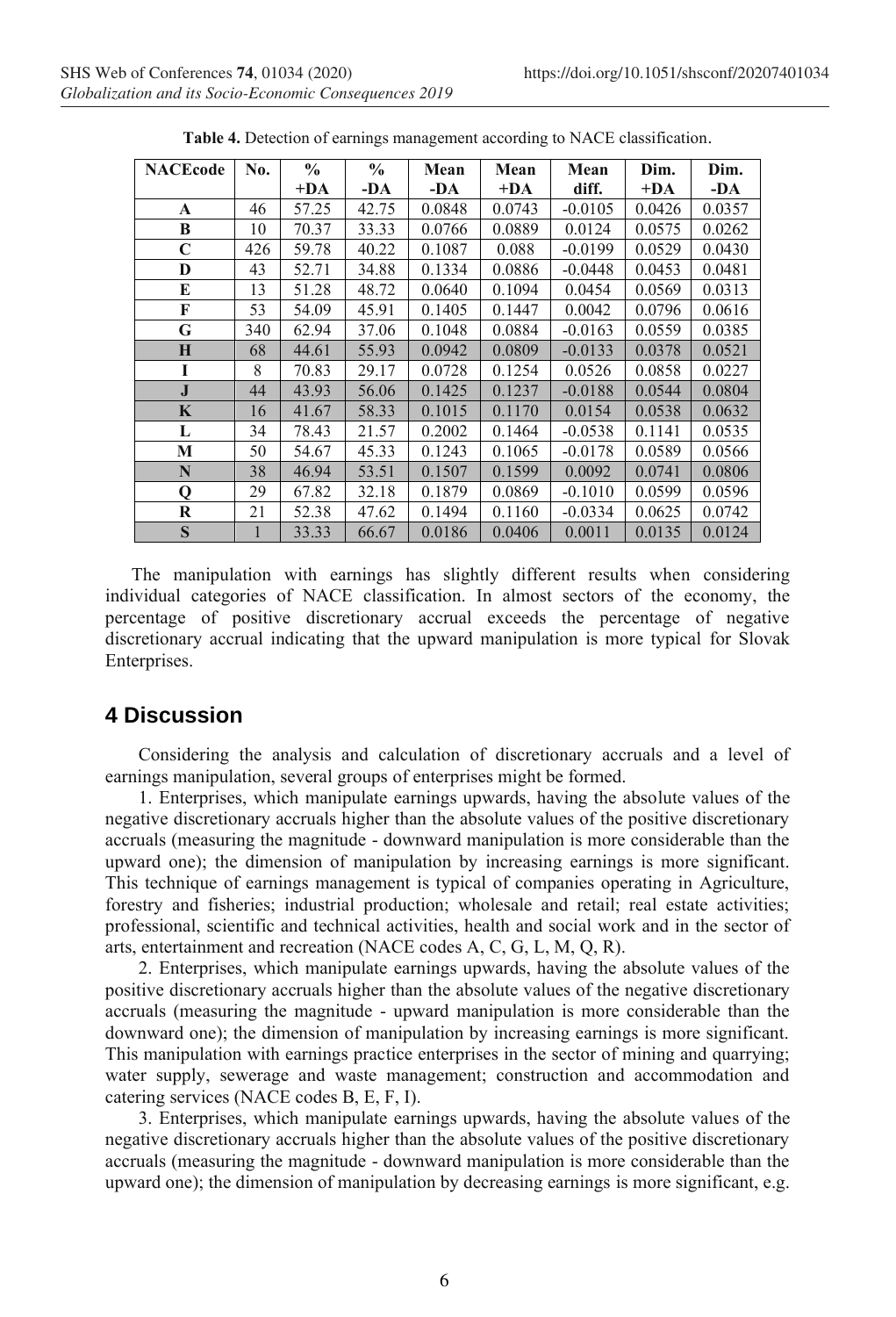enterprises operating in the sector of supply of electricity, gas, steam and cold air (NACE code D).

4. Enterprises, which manipulate earnings downwards (Table 4 in grey colour); measuring the magnitude - downward manipulation is more considerable than the upward one (typical for enterprises in transport sector and IT sector), however, upward manipulation is more considerable than the downward one in enterprises operating in the sector of financial and insurance activities and administrative activities; the dimension of manipulation by decreasing earnings is more significant.

The results indicate that the downward manipulation with earnings is typical for enterprises achieving relatively high turnovers (profits), especially the IT sector and financial and insurance activities. The motive for this action might be the taxation as enterprises prefer to decrease their tax expenses. All the enterprises managing earnings downwards (NACE CODES H, J, K, N) are regulated by specific legislation, thus, it drives the enterprises to manage discretionary accruals downwards to demotivate the regulators from issuing strict regulations that might harm the business activities [11]. On the other hand, the upward manipulation with earnings may be a corporate strategy as enterprises aim to avoid reporting low earnings to get better creditworthiness and receive debt at lower costs. However, also the contracting motives (management compensation, the managerial ability of enterprise characteristics) and the external ones play an important role. Considering the role of suppliers and customers, an enterprise that relies on specific suppliers or customers (which is the case of small and medium-sized Slovak companies) is more inclined to manage earnings to influence its performance [2]. To establish a long-term relationship with suppliers and customers and build a reputation, enterprises tend to manage earnings upwards. Thus, managers bring pressure to improve performance relative to their competitors and there are more incentives for earnings management

An important role is played by the industry. Enterprises within the same industry have similar legal and financial incentives and consider the behaviour of their competitors when making decisions. Enterprises operating in the same industry consider the performance of their competitors when managing earnings [28, 29]. Roychowdhury [30] and Sundvik [31] claim that the industry may have an impact on discretionary accruals and earning management phenomenon, which is also confirmed by the study of Toniato et al. [32] which prove the differences in industry characteristics and earnings management behaviour between various economies.

# **5 Conclusions**

Earnings management is the active manipulation of accounting results for the purpose of creating an altered impression of business performance. Given that managers can choose accounting policies from a set (e.g. GAAP standards), it is natural to expect that they will choose policies so as to maximize their own utility and the market value of the enterprise, which is the basic principle of earnings management [33].

The analysis of 1,240 Slovak enterprises proves that the Jones modified model is the most relevant to estimate the non-discretionary accruals. The results indicate that enterprises manage earnings mostly upwards, however, the magnitude and dimension of manipulation change over the years. The comparative analysis of the results achieved helps portray the disparities in earnings management among Slovak business entities operating in different economic categories following the NACE classification. The results show, that downward manipulation of earnings is typical of enterprises operating in the sector of transportation and storage, IT sector, financial and insurance activities and administrative and supporting services. The external incentives, e.g. taxation and legislative regulations,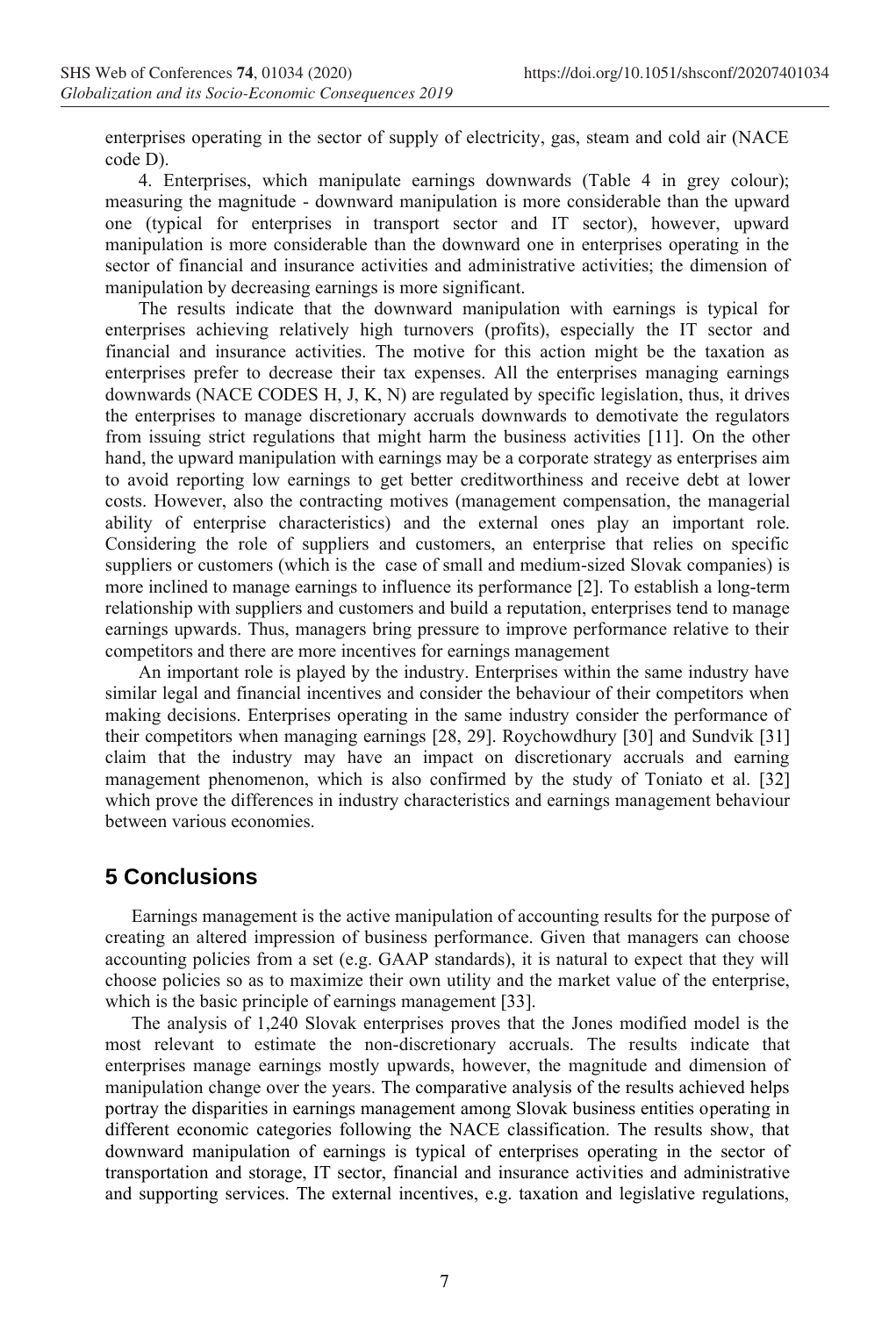might be the reason. The majority of Slovak enterprises manage earnings upwards, as a possible reason for managerial reputational and creditworthy motives.

The detection of earnings management is limited only to a one country sample and to a specific time horizon. Thus, the further research should be focused on the detection of earnings management in different countries, e.g. in the Visegrad group countries, to highlight the disparities and similarities of earnings management in countries with a similar economic and political background.

This research was financially supported by the Ministry of Education, Science, Research and Sport of the Slovak Republic and Slovak Academy of Sciences - VEGA 1/0210/19 Research on innovative attributes of qualitative and quantitative fundaments of an opportunistic modelling of earnings.

#### **References**

- 1. P. Healy, P., J. Wahlen, A review of the Earnings Management literature and its implications for standards setting *Accounting Horizon* **13**, 365-383 (1999)
- 2. J. Ronen, V. Yaari, *Earning Management: Emerging Insights in Theory, Practice and Research* (Springer, New York, 2008)
- 3. P. Kristofik, J. Horak, P. Suler, Provision of trade credits in relation to corporate payment ability: A case study of the Visegrad four. *Ekonomicko-manazerske spektrum* **13**, 96-108 (2019)
- 4. A. Lambert, Income smoothing as rational equilibrium behaviour. *Accounting Review* **59**, 604-618 (1984)
- 5. R.A. Dye, Earnings management in an overlapping generation model. *Journal of Accounting Research* **26**, 195-235 (1988)
- 6. M.R. Sankar, The impact of alternative forms of earnings management on the returnsearnings relation. *SSRN*, 146732 (1999)
- 7. A. Arya, J. Glover, S. Sunder, Are unmanaged earnings always better for sharehodlers ? *Accounting Horizon* **17**, 111-116 (2003)
- 8. P. Healy, The effects of bonus schemes on accounting decisions. *Journal of Accounting and Economics* **7**, 85–107 (1985)
- 9. K. Schipper, Commentary on earnings management, *Accounting Horizons* **3**, 91–102 (1989)
- 10. M. McNichols, P. Wilson, Research design issues in earnings management studies. *Journal of Accounting Research* **26**, 1-32 (1985)
- 11. J. Jones, Earnings Management during Import Relief Investigations. *Journal of Accounting Research* **29**, 193-228 (1991)
- 12. P. Dechow, R. Sloan, A. Sweeney, Detecting earnings management. *Accounting Review* **70**, 193-225 (1995)
- 13. P. Dechow, I. Dichev, The quality of accruals and earnings: The role of accrual estimation errors. *Accounting Review* **77**, 35-59 (2002)
- 14. S. Kothari, A. Leone, C. Wasley, Performance match discretionary accrual measures. *Journal of Accounting and Economics* **39**, 163-197 (2005)
- 15. J. Ye, *Accounting Accruals and Tests of Earnings Management* (Baruch College, New York, 2007)